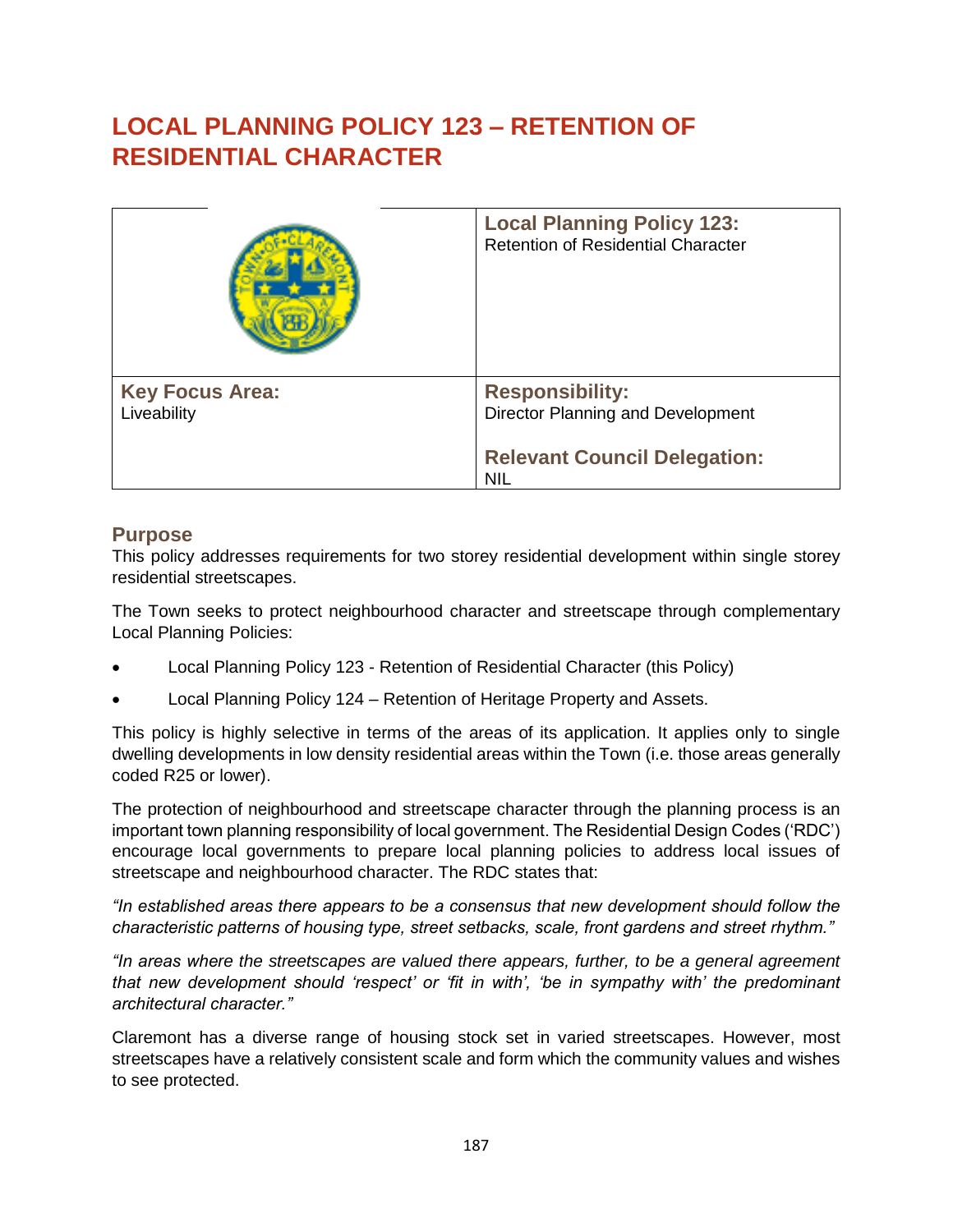# **Policy**

Local Planning Scheme No. 3 (LPS3) (Clause 46) requires (amongst other things) that development in the Residential zone shall have regard to the following objectives:

- The continuation of the domestic scale and architectural character of the area of the proposed development, and
- The preservation of the traditional housing character of the zone.

The Claremont community has registered some disquiet with various residential development proposals, and more generally with the erosion of the established character of the district, or parts of the district. Single storey streetscapes are greatly valued within the Town, and should be retained wherever possible.

Most complaints and objections to new development have centred on the form of two storey single dwellings, both new and additions to existing dwellings. While two storey dwellings are not objected to per se, concern has been regularly expressed about the excessive bulk of two storey developments, especially as viewed from the street, and the distribution of that building bulk at the upper level. Large, slab-sided two storey developments, with the bulk of the second floor thrust forward on the lot, are regarded as out of character with Claremont's existing and traditional housing forms.

In addition, roof forms play a significant role in the urban character of a streetscape. Within the Town's traditional roof forms predominate in single dwelling development, where there is a strong representation of similar housing styles and roof forms. The Council will encourage traditional roof forms in the older residential areas where these predominate.

The protection and enhancement of streetscapes and residential character are corner stones of LPS3. The purpose of this policy; therefore, is to provide added protection for the established residential character of the areas within the Town, which are set aside for single residential development.

This Policy also provides some relevant development and design guidance for these areas, with a view to providing consistent advice and certainty to property owners with regard to what will, and what will not, be permitted in terms of new two storey development.

Where a new two storey dwelling, or the upward extension of an existing single storey dwelling is proposed, it must be demonstrated by the applicant that the impact of the new development will not unduly affect the streetscape.

# **Objectives**

The objectives of this Policy are:

- 1. To ensure that new two storey, single residential development, and second storey additions/alterations to existing single dwellings, is compatible with the character, form and scale of existing residential development in the locality, and harmonises with the existing streetscape, and
- 2. To encourage creative design solutions of quality that meets the standards of this Policy, and which enhance the character of existing single residential areas.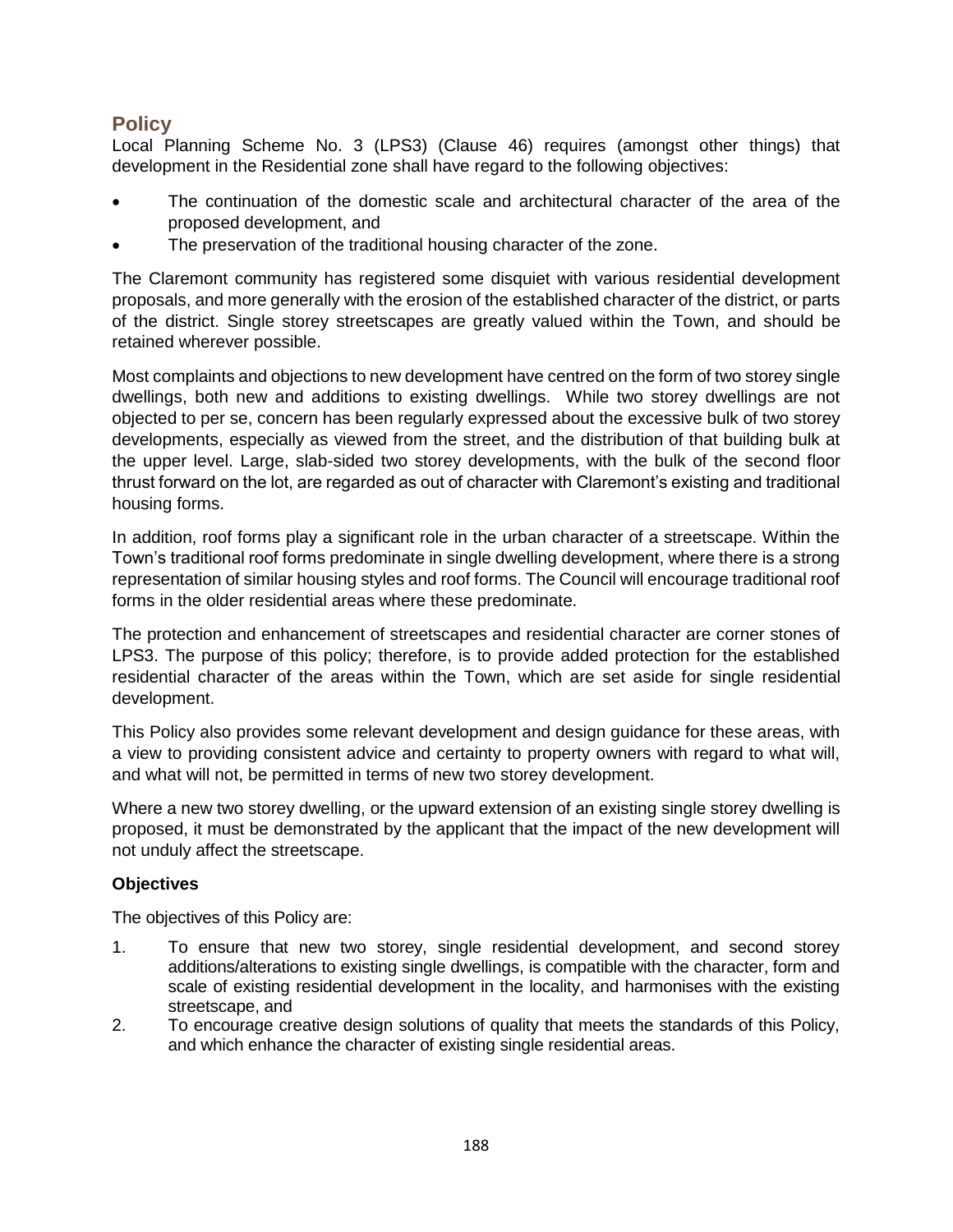# **Status/ Application**

This policy is highly selective in terms of the areas of its application. It applies only to single dwelling developments in low density residential areas within the Town (i.e. those areas generally coded R25 or lower).

It is noted that due to the significant re-subdivision and redevelopment of the R25 located between Ashton Avenue, Alfred Road, Brockway Road and Stubbs Terrace/Judge Avenue and the evolving two storey dominated streetscape, this policy does not apply to this area.

This policy does not also apply to land within the Lakeway Drive in site or the old Swanbourne Primary School site, for which there are adopted design guidelines or rear lot battle-axe/strata developments.

Elsewhere within the Town of Claremont the RDC applies (within the context of Clauses 26, 27, 76 and 77 of LPS3.)

This policy was initially adopted under Clause 82 of LPS3 and has been reviewed under Schedule 2, Part 2 of the *Planning and Development (Local Planning Schemes) Regulations 2015* (LPS Regs).

This means that both the Town and prospective applicants are obliged to take the Policy into account. Variations and departures may be possible, however these will need to be suitably justified by the both the applicant and the Town.

This policy endeavours to complement the RDC by augmenting and further developing specific provisions with more specific policy measures pertinent to residential development within the Town. If there are inconsistencies between the provisions of the RDC and this policy, the provisions of this policy shall prevail.

## **Background**

## What is Neighbourhood Character?

Some areas or suburbs are described as having little or no character, while others may have a great deal of character. But character should not be confused with 'attractiveness' or 'amenity' or 'heritage'. All areas have a character, but some may be more obvious, more unusual or more attractive than others. Amenity is about the pleasantness and good functioning of an area, and includes such elements as overshadowing, access to daylight and private open space. On the other hand, neighbourhood character is about a sense of place, and what locally-occurring physical elements are important and have meaning to the community.

Neighbourhood character is essentially the combination of the public and private domains. Every property, public place or piece of infrastructure makes a contribution, whether large or small. It is the cumulative impact of all these contributions that establishes neighbourhood character.

The terms 'neighbourhood character' and 'character' are not specifically defined in the RDC, however, in general discussion the RDC refer to qualities such as the appearance of buildings, street setbacks, lot frontages, setbacks between buildings, driveways, fences, walls, carports and other development within the street setback area. The RDC also mention additional elements such as the layout of streets, parks and other open spaces, the mixture of land uses, the development of street trees, verges and carriageways, and the type and volume of traffic.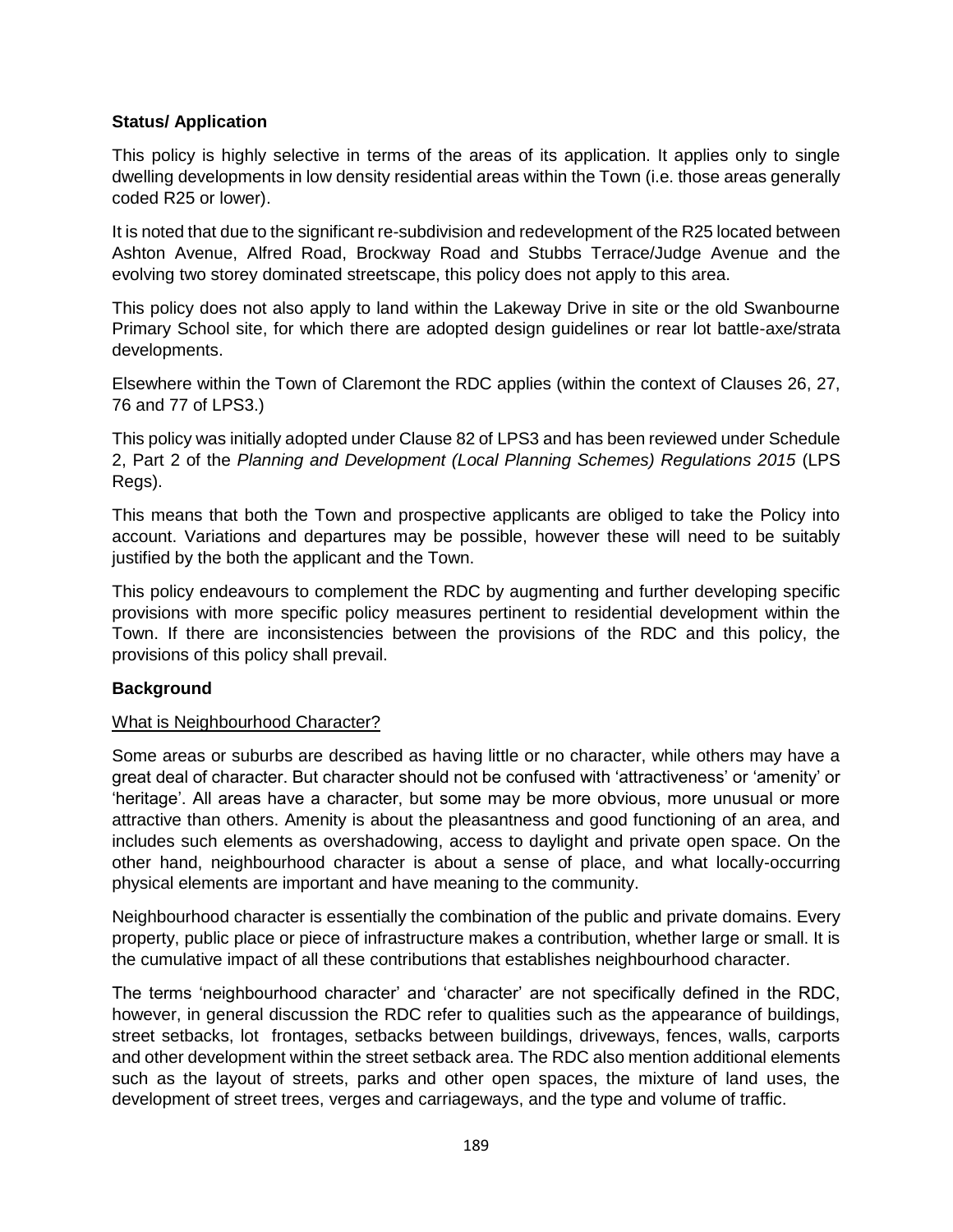More succinctly, neighbourhood character has been defined by one source as:

*"The qualitative interplay of built form, vegetation and topographic characteristics, in both the private and public domains that make one place different from another."*

(Ref: Planisphere with John Curtis Pty Ltd)

# The Difference Between Heritage and Character?

There is an important distinction between heritage and neighbourhood character. While they are closely related and share some attributes, the two are different.

- Places or sites with heritage significance may not necessarily be attractive to look at, whereas there is an expectation that good urban character is visually attractive or pleasant.
- Heritage protection has an established philosophical, theoretical, and practical basis.
- Heritage significance is determined by recognised criteria set by Commonwealth.
- State and local agencies, with reference to the Burra Charter. LPS3 contains specific heritage control provisions. In contrast, urban character is an emerging concept, and more open to accommodating popular tastes. For example, reproduction architecture may be acceptable in terms of 'respecting its neighbours' (e.g. the character of the area), but is not acceptable within heritage protection areas as it demeans and diminishes the heritage values that may have been identified and recognised in that area.

This Local Planning Policy deals with the protection of existing residential character. Local Planning Policy 124 - Retention of Heritage Property and Assets deals with the development and management of places of heritage significance.

## **Interpretations**

Surrounding development in the immediate locality means the buildings on the five properties on either side of the proposed development plus the buildings opposite to them on the street that the dwelling is oriented towards (see Figure 1). More significance will be given to surrounding development in the immediate locality that is closer to the proposed development, particularly in the case of corner lots. Where an opposite lot partially overlaps the fifth property either side of the subject site, it shall be included in the 'immediate locality' if the overlap is greater than 50% of its width.

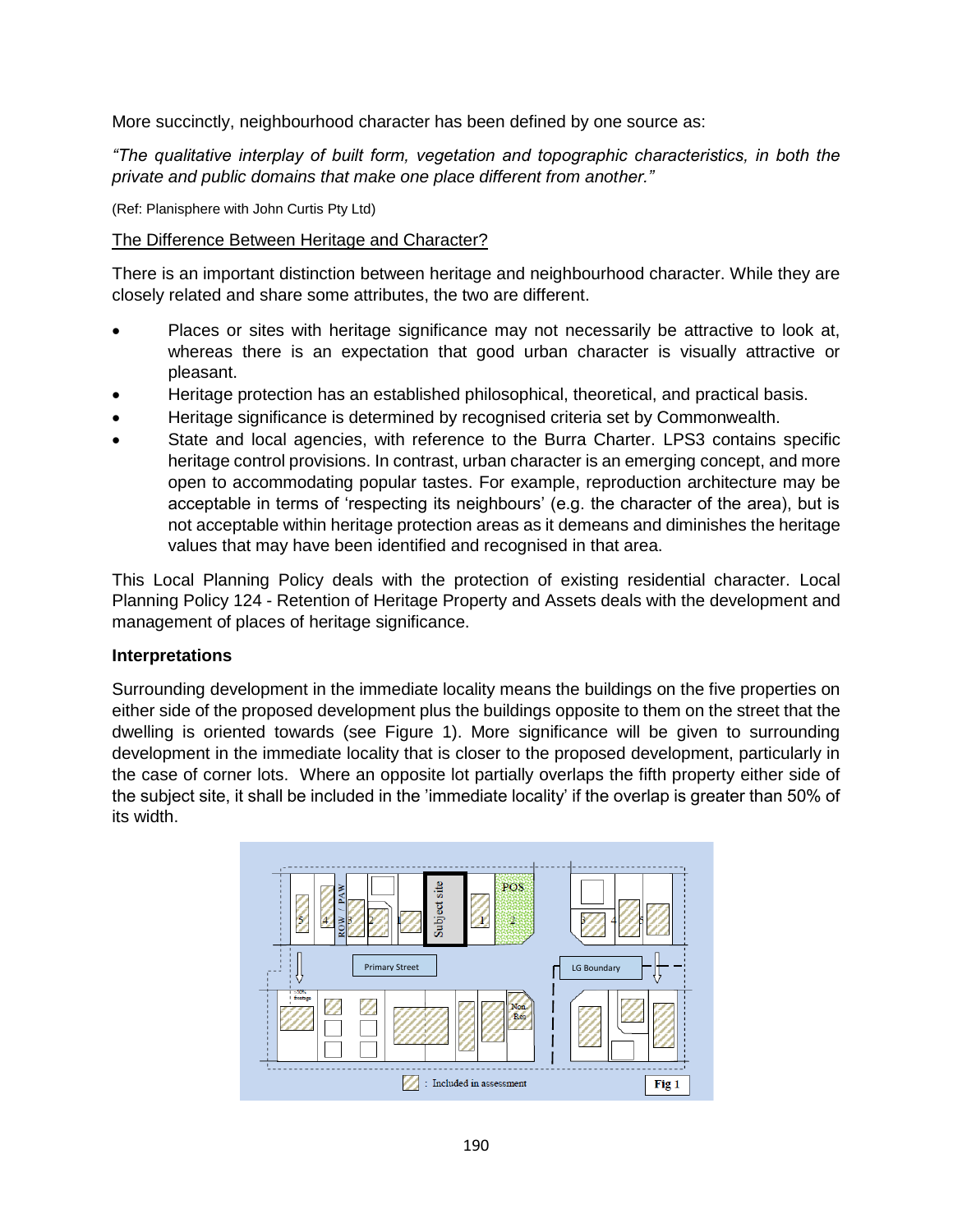#### *Figure 1*

#### **Policy Statement**

#### Scale and Proportion

The form of new development is to meet the following requirements:

- a) New development or alterations/extensions to existing development are to have a comparable scale and proportion to surrounding development in the immediate locality as viewed from the street, unless it can be demonstrated that the surrounding development is not desirable or representative. Uncharacteristic, one-off examples of buildings already occurring in the immediate locality will not be considered in the streetscape assessment (e.g. single dwellings of excessive bulk, scale or height).
- b) Additions/extensions to existing dwellings including car parking structures in the front setback area should not visually dominate the original building as viewed from the street.
- c) Alterations and additions to existing dwellings should not dominate the existing building when viewed from the primary street. If the existing dwelling and streetscape is predominantly single storey, then the dwelling's single storey presentation to the street should be substantially preserved.
- d) Alterations or additions to existing houses should be designed such that the desirable qualities of the existing building are maintained, particularly as viewed from the street.

#### Design Standards for Two Storey Residential Development

Building bulk shall be generally distributed to ensure that a proposed two storey dwelling, or second storey additions/alterations to an existing dwelling, will not have an overpowering impact on neighbours and the streetscape.

In order to fulfil the requirements of this policy, the Council will require a single house of two storeys to be designed so as to appear as a predominantly single storey house when viewed from the primary street verge immediately in front of the development site where the surrounding development in the immediate locality is predominantly (nominally greater than 50%) single storey or appears as such. This includes a requirement for any two storey development to be located in the middle third of the lot (see Figure 2).



*Figure 2*

\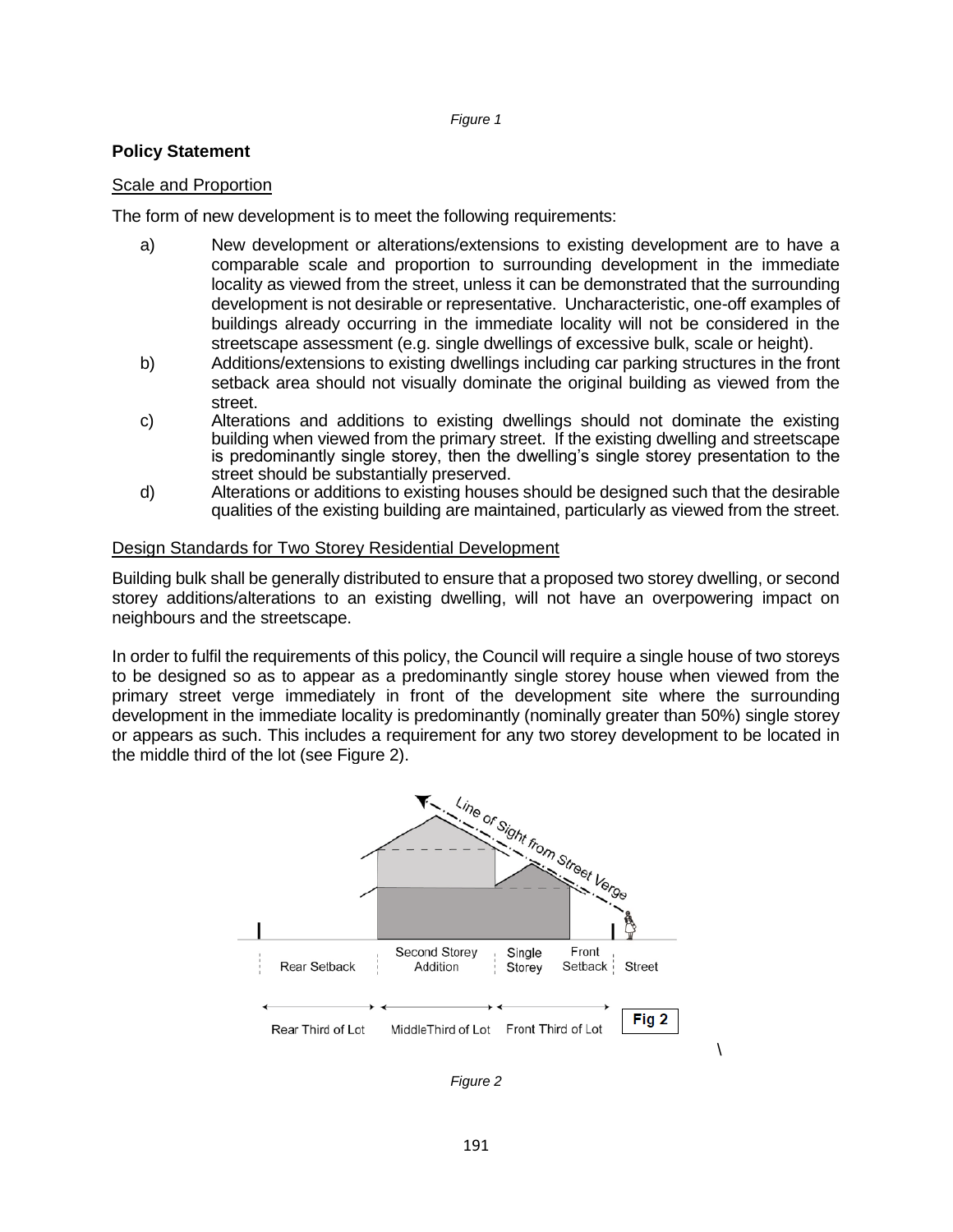It is acknowledged that there may be circumstances where the lot may not permit two storey development to be located in the middle third of the lot (e.g. lots with a shallow depth). The primary concern of the Council is to maintain an attractive and harmonious streetscape. Therefore, the Council may permit two storey development located outside the middle third of the lot where there is evidence of existing developments of a similar nature on adjacent properties.

It is preferred that second level development should be contained within the roof space where the surrounding development in the immediate locality is single storey or viewed as single storey from the verge immediately in front of the development site.

The Council is unlikely to support a second storey element where the proposal is considered to be disruptive of established and valued neighbourhood character, and impact negatively on the streetscape, or on the amenity of adjoining properties. In general terms, where surrounding development is predominantly single storey or appears as such, the maximum floor area of the footprint of the second storey of the proposed development should not exceed 50% of the footprint of the ground floor dwelling.

Where surrounding development in the immediate locality is not predominantly single storey or designed to appear as such, the footprint of the second storey may be greater than 50% of the footprint of the ground floor of the dwelling and located outside of the middle third of the lot, provided the new development will not, in the opinion of Council, impact negatively on the streetscape, or on the amenity of adjoining properties.

Measurement of the ground floor footprint area may include a garage or carport, but only if it is attached to the ground floor of the dwelling.

Large expanses of flush, unrelieved walls are to be avoided on the front elevation. Elevations to the primary street are to be enhanced through horizontal and vertical articulation, by the use of at least two walling materials, and the use of elements such as balconies, awnings, verandas, terraces, windows or other architectural features.

## Front Setbacks

Any new development:

- a) Is to be setback from the primary street at a distance no less than the prevailing street setback, which is the setback calculated by averaging the setback of surrounding development in the immediate locality, or
- b) Should match the setback of the houses on either side of the subject property. Where the front setbacks of the two adjoining houses vary, the setback of the proposed development should be approximately midway between those of the adjoining houses.

# Roof Forms

The Council encourages traditional roof forms such as hipped and gabled roofs for those parts of a single dwelling which contribute to the immediate streetscape, unless it can be demonstrated that the alternative roof form proposed can be comfortably accommodated within the streetscape of the immediate area and not detract for the established streetscape.